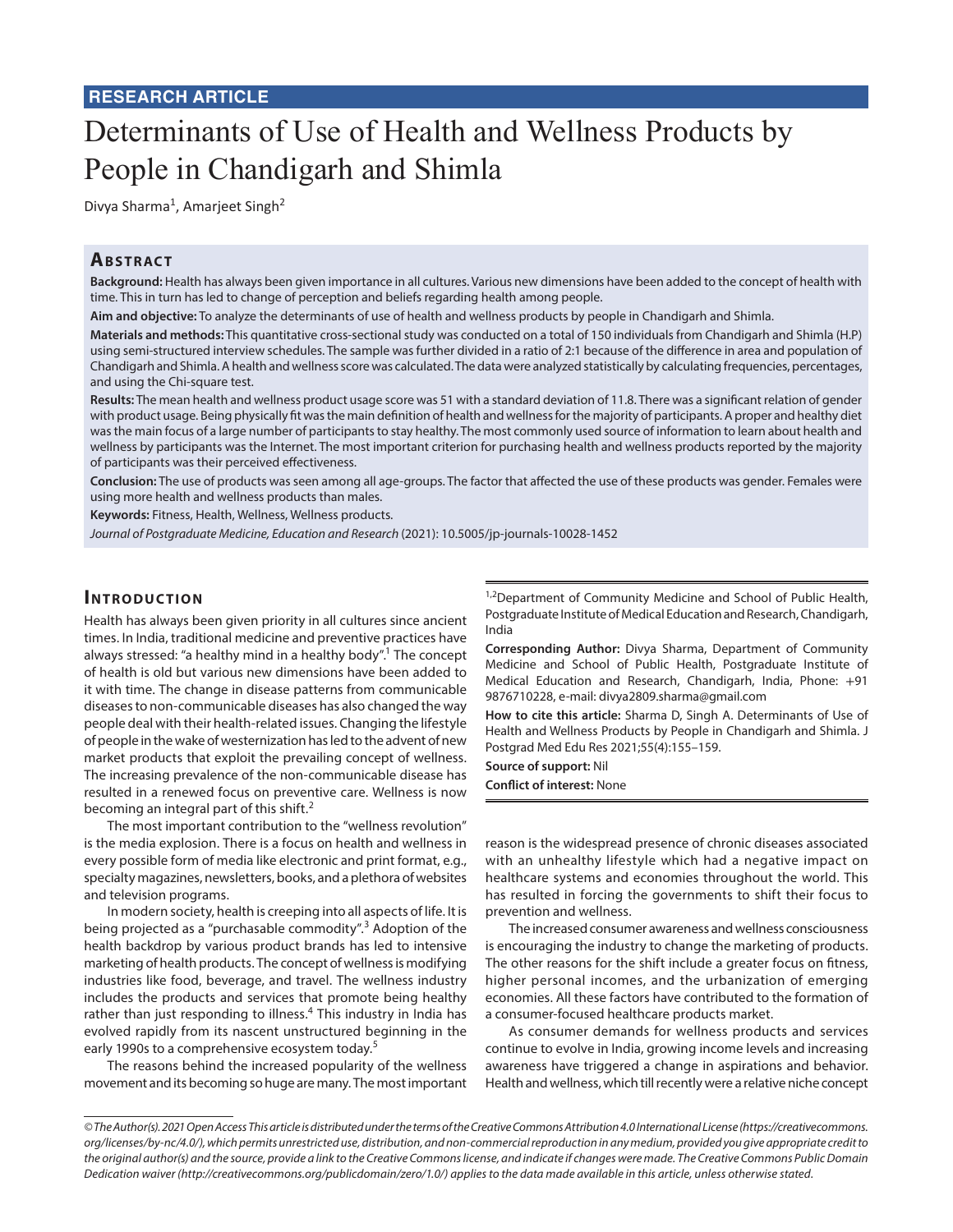targeting a select few, are now reaching to mainstream audience.<sup>6</sup> Consumers today want to take control of how they look and feel. This is influencing the purchase of products across categories such as food, beverages, and personal care.

The choices made by the people regarding their health are affected by various factors (personal, society, and market related). Hence, it is important to study the factors influencing people's health maintenance. The behavior of people related to the trends being followed by them regarding the use of health products also needs scrutiny.

## **AIM AND OBJECTIVE**

To analyze the determinants of use of health and wellness products by people in Chandigarh and Shimla.

#### **MATERIALS AND METHODS**

This quantitative cross-sectional study was carried out in Sector 15 Chandigarh, UT and Sanjauli, Shimla (H.P). The areas were selected purposively. A total of 150 participants were included in the study. The sample was further divided in a ratio of 2:1 because of the difference in area and population of Chandigarh and Shimla. A sample of 100 participants from Chandigarh and 50 from Shimla was taken. The participants were randomly selected from shops, markets, parks, and gyms. Data were collected on random days and in the evenings when the markets, gyms, and parks are crowded. Individuals above the age of 18 years and residing in the study areas were randomly selected in the markets. Participation was entirely voluntary and written consent was taken from the participants. The data were collected by the researcher using a semi-structured interview schedule. The tool was divided into three sections. The first section was demographic profile, the second section obtained information on family background and history, and the third section was factors and beliefs about health. There were 100 health and wellness products and each of them was scored as one. Scores were allotted to each segment of health and wellness products out of 100. The data scores of individuals were divided into three subgroups: low (≤40), average (41–60), and high (61–100). The data obtained were coded and entered in MS Excel 2007. Redundant data were removed by cross-checking. The data were analyzed statistically by calculating frequencies, percentages, and using the Chi-square test.

### **RESULTS**

A total of 150 participants were included in the study. The participants between the age group of 18 to 25 years (34.6%) were more. The number of female participants (51%) was slightly more than males (48.6%). There were 56% participants with graduation and below degree and 44% with higher degrees. More than half (52.6%) participants were students followed by professionals (14%) and people with private jobs (12.6%). Participants belonging to middle-income families (43%) were slightly more than those belonging to high-income families (38%).

According to respondents, being physically fit (82%) was the number one definition of health and wellness. The respondents also gave more importance to being happy and cheerful (59%) and feeling good about oneself (55%) when compared with other meanings of health and wellness. The factors that affected health according to the majority of participants were diet (59%) and environment (55%). The factor which was given the least importance was religion (12%) (Table 1).

**Table 1:** View on health and wellness as reported by respondents  $(n = 150)$ 

| Meaning of health and wellness                          | No. $(%)^*$ |
|---------------------------------------------------------|-------------|
| Being physically fit                                    | 123 (82)    |
| Being happy and cheerful                                | 88 (59)     |
| Feeling good about myself                               | 82 (55)     |
| Leading a balanced life                                 | 77 (51)     |
| Being tension-free                                      | 73 (49)     |
| Maintaining a spiritual balance                         | 65 (43)     |
| Having the energy for an active lifestyle               | 63 (42)     |
| Not being ill                                           | 57 (38)     |
| Being alert and bright-minded                           | 52 (35)     |
| Being able to deal with stress                          | 48 (32)     |
| Not being overweight                                    | 44 (29)     |
| <b>Factors affecting health</b>                         | No. $(%)^*$ |
| Diet                                                    | 89 (59)     |
| Environment (physical, housing, hygienic<br>conditions) | 83 (55)     |
| Genes                                                   | 75 (50)     |
| Physical activity                                       | 68 (45)     |
| Status (education, money, occupation)                   | 57 (38)     |
| Family and friends                                      | 41 (27)     |
| Recreation                                              | 32(21)      |
| Religion                                                | 18 (12)     |

\*Multiple responses were also given

A proper and healthy diet (70%) was the main focus of respondents to stay healthy. The other activities which were performed by many respondents included maintaining hygiene (52%), physical activities (48%), and staying happy (46.6%) (Fig. 1).

The most commonly used source of information to learn about health and wellness by respondents was the Internet (70%) followed by family members (34%). Health trainers (6%), books/magazines (5%), and nutritionists (4%) were among the least used sources of information (Table 2).

The majority of the respondents bought health and wellness products from departmental and grocery stores (93%). The other commonly used places for buying health and wellness products included marts (20.6%) and online stores (14.6%).

The most important criterion for purchasing health and wellness products reported by respondents was the effectiveness (64%) of the product. The other criteria important to respondents included purity (54%) and price (52.6%) of products (Fig. 2).

The mean health and wellness product usage score was 51 with a standard deviation of 11.8. Using the Chi-square test a significant relation of product usage was seen with educational qualification, gender, and place of residence. A significantly more number of females (33.7%) when compared with males (4%) reported high product usage ( $\chi^2$  = 21.133, *p* value = 0.000). There was a significant relationship between educational qualification and product usage. A greater number of individuals with a post-graduation degree and above (27%) when compared with individuals who were graduates and below (13%) reported high product usage ( $\chi^2$  = 4.767, *p* value = 0.029). Individuals belonging to Chandigarh reported significantly lower product usage when compared with those belonging to Shimla ( $\chi^2$  = 8.972, *p* value = 0.011) (Table 3).

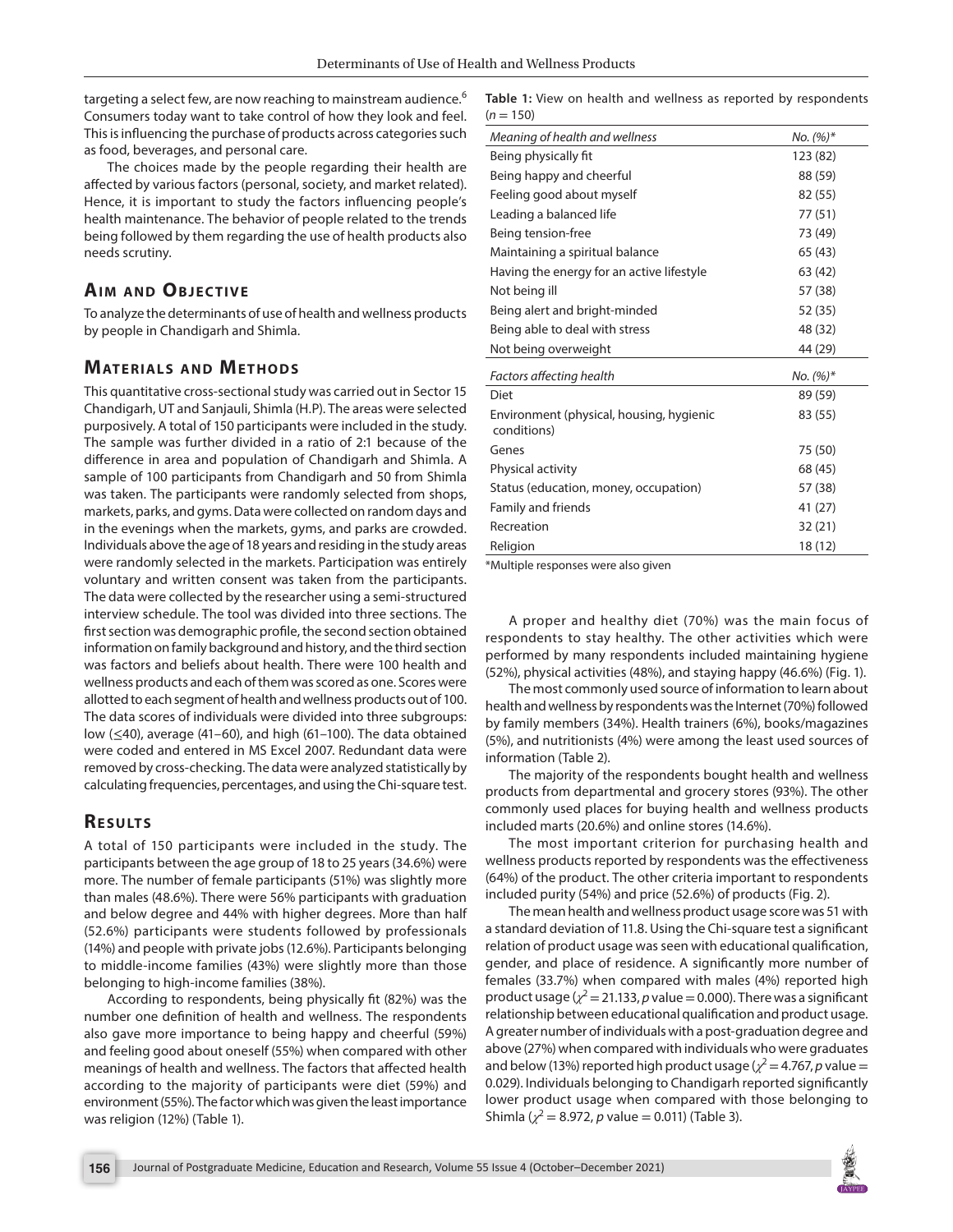### **Dis c u s sio n**

Good health is central to human happiness and well-being. It is an ongoing process and can only be maintained by the regular efforts of an individual. A healthy person is capable of living life to its fullest potential. Being healthy is not only confined to the physical wellbeing of a person but also to mental stability and social well-being.

Nowadays, health is invading all spheres of life. People are developing a holistic view of wellness. They are participating in the wellness revolution to experience a quality life. Globalization increased disposable incomes, and exposure to western culture has led to high awareness levels in consumers, especially among youth.<sup>7</sup> Consumers are getting attracted to the growing culture of fitness and looking beautiful.

The purchasing behavior of consumers reflects that health is equated by them with money.<sup>3</sup> This observation is being ardently exploited by the markets. Every other product we come across in our daily life is being sold as an entity with health-enhancing quality. They are giving consumers the impression that spending more money will make them healthier.

The use of health and wellness products by people is based on various factors. These include their health beliefs, activities, and information source used to learn about these products. All these factors get converted to their criteria for buying such products. In this study, the meaning of health and wellness reported by most of the participants (82%) was being physically fit. This depicts the increasing trend of fetish for fitness among people. Physical fitness was given more importance over mental health and happiness by participants. The fitness trend is also confirmed by the fact that

**Table 2:** Information sources used to learn about health and wellness  $(n = 150)$ 

| Source of information  | No. using; $(%)^*$ |
|------------------------|--------------------|
| Internet               | 105 (70)           |
| <b>Family members</b>  | 51 (34)            |
| Newspapers             | 49 (33)            |
| Commercials            | 36(24)             |
| Friends/colleagues     | 30(20)             |
| Doctors                | 27(18)             |
| TV/radio shows         | 25(17)             |
| <b>Blogs</b>           | 12(8)              |
| <b>Teachers</b>        | 11(7)              |
| Health/ club trainers  | 9(6)               |
| Books/magazine         | 8(5)               |
| Nutritionist/dietician | 6(4)               |

\*Multiple responses were also given



**Fig. 1:** Regular activities performed by respondents to stay healthy



**Fig. 2:** Purchasing criteria that prompted buying of health and wellness products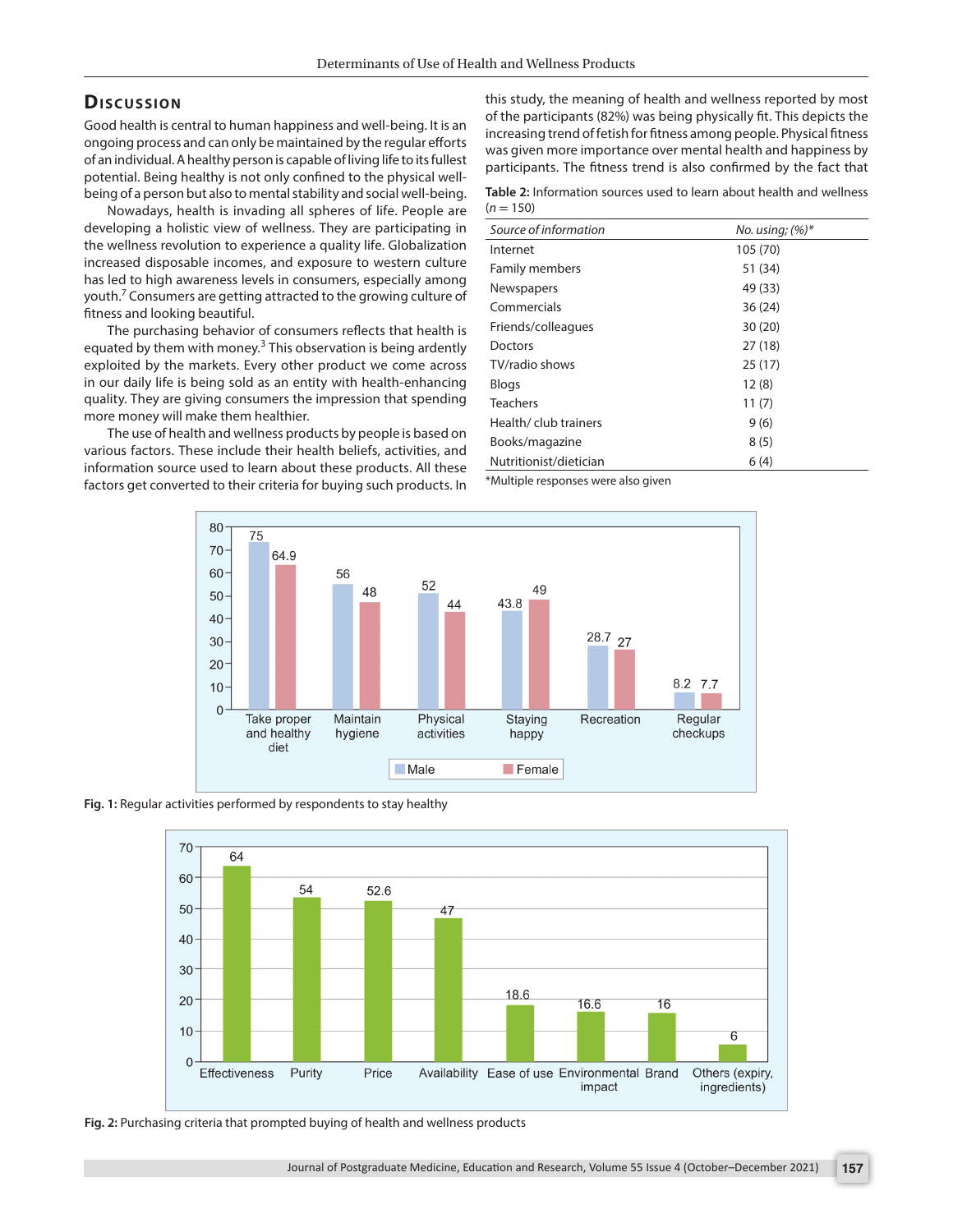|                          | Product usage score |               |             |           |                           |
|--------------------------|---------------------|---------------|-------------|-----------|---------------------------|
|                          | Low 21-40           | Average 41-60 | High 61-100 | Total     | Chi-square; p value, df 1 |
| Gender                   |                     |               |             |           |                           |
| Male                     | 29 (39.7)           | 41 (56)       | 03(4)       | 73 (48.6) | 21.133                    |
|                          | (85)                | (47)          | (10)        |           |                           |
| Female                   | 05(6.4)             | 46 (59.7)     | 26(33.7)    | 77(51)    |                           |
|                          | (14.7)              | (52.8)        | (89.6)      |           |                           |
| Total                    | 34                  | 87            | 29          | 150       | $0.000**$                 |
| Education                |                     |               |             |           |                           |
| Graduation and below     | 25(29.7)            | 48 (57)       | 11(13)      | 84 (56)   | 4.767                     |
|                          | (73.5)              | (55)          | (37.9)      |           |                           |
| Postgraduation and above | 9(13.6)             | 39 (59)       | 18(27)      | 66 (44)   |                           |
|                          | (26)                | (44.8)        | (62)        |           |                           |
| Total                    | 34                  | 87            | 29          | 150       | $0.029**$                 |
|                          | Low 21-40           | Average 41-60 | High 61-100 | Total     | Chi-square; p value, df 2 |
| Residence                |                     |               |             |           |                           |
| Chandigarh               | 30(30)              | 51(51)        | 19 (19)     | 100(66.6) | 8.972                     |
|                          | (88)                | (58.6)        | (65.5)      |           |                           |
| Shimla                   | 04(8)               | 36(72)        | 10(20)      | 50(33)    |                           |
|                          | (11.7)              | (41)          | (34)        |           |                           |
| Total                    | 34                  | 87            | 29          | 150       | $0.011**$                 |

| Table 3: Gender-, education-, and residence- wise frequency distribution of health and wellness product use score |  |  |  |  |  |  |
|-------------------------------------------------------------------------------------------------------------------|--|--|--|--|--|--|
|-------------------------------------------------------------------------------------------------------------------|--|--|--|--|--|--|

there has been an increased demand for fitness products like smartwatches, running shoes, green coffee, etc.

The factors that affect health according to the majority of participants were diet, environment, and genes. Diet has always been given importance in Indian tradition. Ancient science and medicine like Ayurveda focus on the importance of diet to stay healthy.<sup>8</sup> In this study also, it was found that for remaining healthy the main emphasis given by the majority of participants was on taking a healthy diet and maintaining hygiene. It is also reflected by the high usage of products like ghee, butter, cornflakes, and nuts. This shows that the respondents put their knowledge into practice. Similar findings were reported in an article in The Economic Times which said that 48% of respondents were eating healthy to stay fit.<sup>9</sup> The thought process of participants was in line with the health field theory which also says that health is affected by environment, lifestyle, environment, and genes.<sup>10</sup> Regular medical checkup was not given much importance despite all the advertisements and promotion. This could be because of the fact in many instances women and the elderly have to depend on others for such consultation which requires a lot of money.

Consumers in general relied on various sources of information to learn about health and wellness products. Internet (70%) was the most commonly used source by the majority of participants. Other sources used by many subjects were family members, newspapers, and commercials. The increased use of the Internet has forced many companies to develop interactive and informative websites to promote their products among consumers. The importance of books, magazines, and experts has somewhat reduced due to social media and the Internet. This is also reflected in the study as very few participants (5%) used these sources of information.

The trend of buying health and wellness products online and from marts could also be seen. This could be a result of discounts and membership offers given by various brands to attract customers.

The most important criterion for purchasing any health and wellness product for the majority of participants was effectiveness followed by quality. This shows that people are willing to pay a little extra but without compromising the quality of products. On the other hand, half of the participants reported price as a criterion for buying a product. Few participants were concerned about the brand of the product. The use of branded products could be less due to their high prices. Very few participants reported product ingredients and expiry as important criteria for purchasing health and wellness products.

Females were found to be using more health and wellness products than males. They used more beauty care products when compared with males. This could be because more cosmetic products are marketed for women like lipsticks, eyeliner, nail color, etc. The facial beauty of females has always been given importance across the culture and time.<sup>11</sup> Even in poetry, literature, songs "beautiful face and eyes" have been eulogized. "Whiteness" (*gorapan*) 12 has also been promoted in advertisements, movies. This shows that there is a great impact of advertisements and cinema on the audience. This could be the main reason behind the increased use of skin lightening and fairness creams by people.

According to a study by PwC and FICCI people lying between the ages of 25 years and 49 years contribute toward high usage of wellness products.<sup>6</sup> It said that this age group is receptive to products and services. This group of people is willing to pay a premium for high-quality products.<sup>6</sup> In regard to total product usage score, age differences in usage were not seen in this study. The usage of products was almost equal in all age groups. People of higher age groups are also spending on these products. This depicts that there is an increase in concern and awareness about health among all age groups. This has promoted the launching of age-specific products in the market.